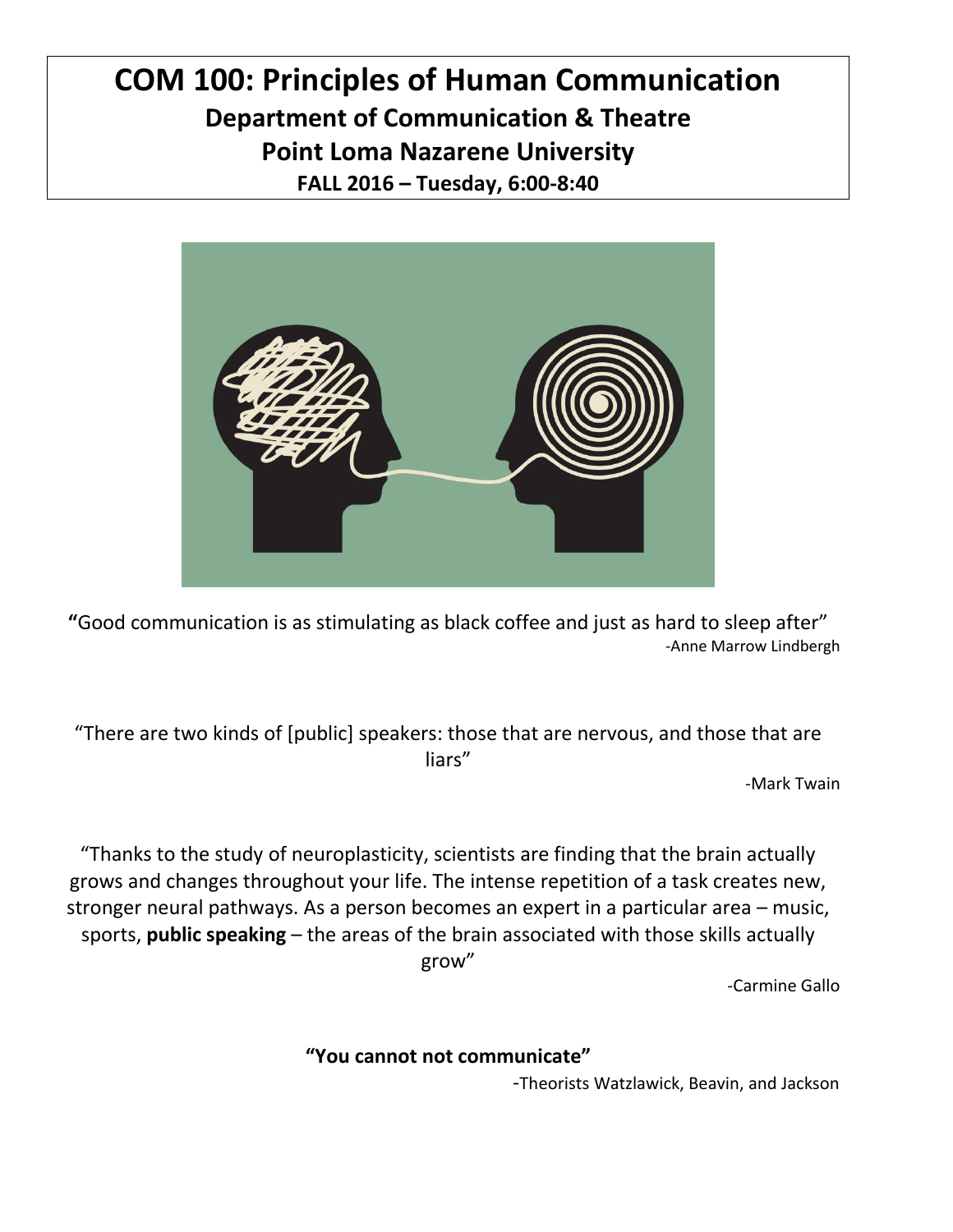**Instructor:** Kelly Christerson, MA **Office:** TBD **Office Hours:** By appointment **Phone:** (619) 849-2605 **Email:** kchriste@pointloma.edu

### **REQUIRED MATERIALS & RESOURCES:**

Berko, R.M., Wolvin, A. D. & Wolvin, D. R. *Communicating: A social and career focus.* (11<sup>th</sup> Ed.). New York: Houghton Mifflin Company.

Gallo, C. (2014). *Talk Like TED: The 9 Public Speaking Secrets of the World's*

*Top Minds*. Pan Macmillan.

## **LEARNING OBJECTIVES:**

#### **1) Craft well-reasoned arguments for specific audiences:**

- a. Conduct thorough research on a topic
- b. Create cohesive, coherent, and complete outlines for public presentations
- c. Employ effective language choices in the construction of public presentations
- d. Identify, analyze, and present credible, well-reasoned arguments in a public setting
- **2) Assess the relative strengths of arguments and supporting evidence:**
	- a. Conduct thorough research on a topic
	- b. Synthesize relevant information about a topic or phenomenon into an argument
	- c. Create cohesive, coherent, and complete outlines for public presentations
	- d. Employ effective language choices in the construction of public presentations
	- e. Identify and analyze the components of effective public presentations
	- f. Identify, analyze, and present credible, well-reasoned arguments in a public setting
	- g. Employ competent listening as audience members during presentations
- **3) Analyze a variety of texts commonly encountered in the academic setting:**
	- a. Conduct thorough research on a topic
	- b. Synthesize relevant information about a topic or phenomenon into an argument
	- c. Demonstrate effective APA source citation skills
- **4) Situate discourse within common, social, cultural, and historical contexts:**
	- a. Utilize effective and appropriate verbal and nonverbal communication skills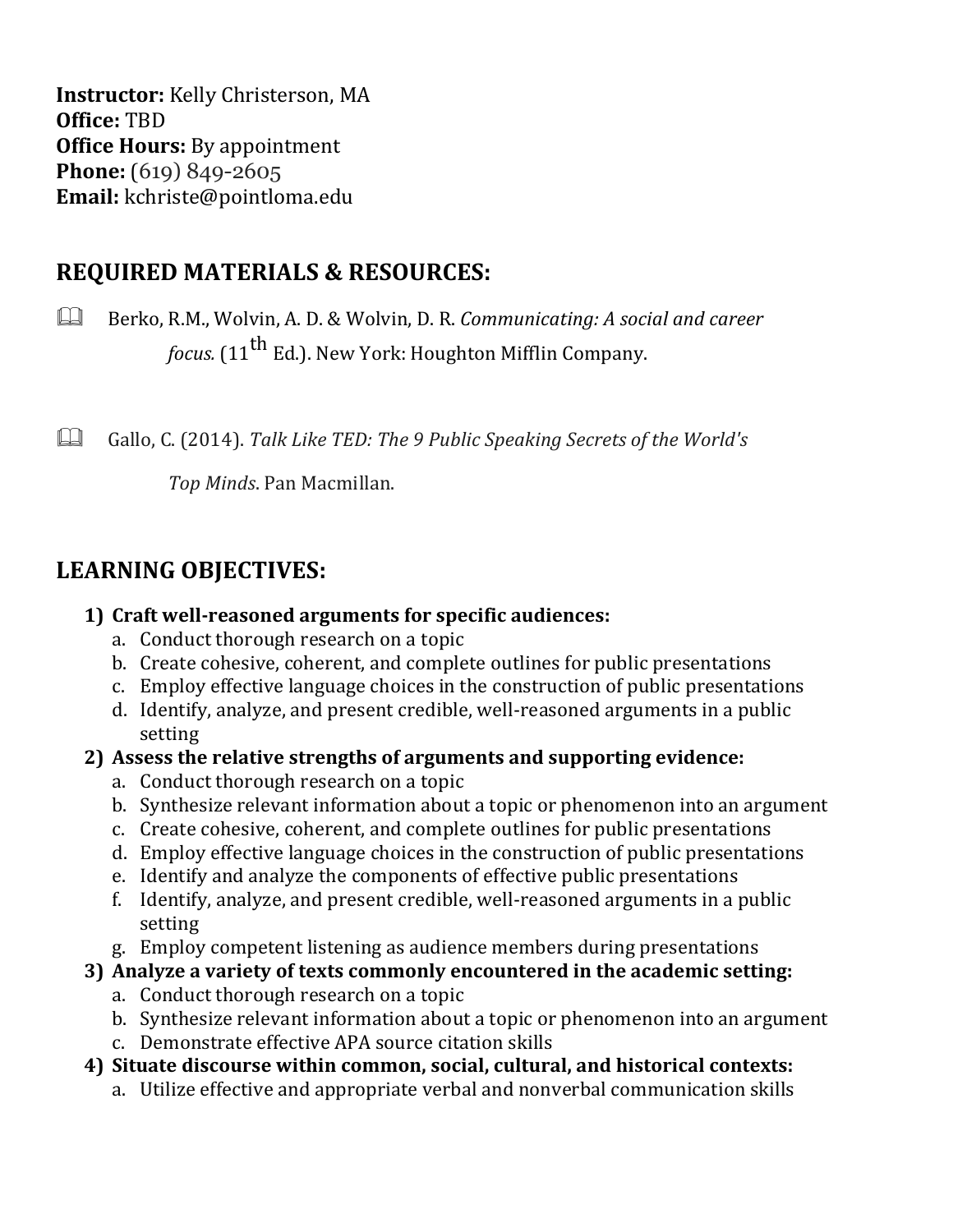- b. Identify competent communication in a variety of communication contexts
- c. Articulate class theories and concepts as they pertain to competent communication
- d. Apply communication concepts to everyday scenarios to increase communication competence
- **5) Be able to describe and discuss the process of human communication**
- **6) Be able to identify and explain the basic components of an effective speech**
- **7) Be challenged to interact completely in dyadic and small group experiences**
- **8) Be able to construct and deliver informational and persuasive speeches**

## **COURSE PROCEDURE:**

- 1. You are expected to be familiar with all material in this syllabus.
- 2. You must create a "Live Text" account at the beginning of the semester or you will not receive a final grade.
- 3. All assignments are to be submitted/turned in by the beginning of the class session when they are due.
- 4. EVERY assignment must be TYPED. No handwritten assignment will be accepted. Work should be proofread and free of errors.
- 5. You must take both exams; a failure to complete either of these is grounds for failure in the class regardless of point totals. The exams will include book and discussion material.
- 6. You must complete all the course assignments in order to pass the class.
- 7. You must be ready to give your speech on the date you are assigned to speak. It is your responsibility to know this date. If you are not present on the assigned speaking day, you will fail the speech. If you are late to class on a speech day you jeopardize partial credit for your speech.
- 8. Each student is required to dress professionally when presenting speeches or dress accordingly to the theme of their speech.
- 9. Each speech will be evaluated based on several criteria. Grading is both subjective and objective. I will provide grading rubrics to accommodate each speech in which the criteria being used for grading can be seen beforehand.

## **CLASS ASSIGNMENTS & COURSE SCHEDULE:**

1. There are four (4) public speaking assignments required for this course: Three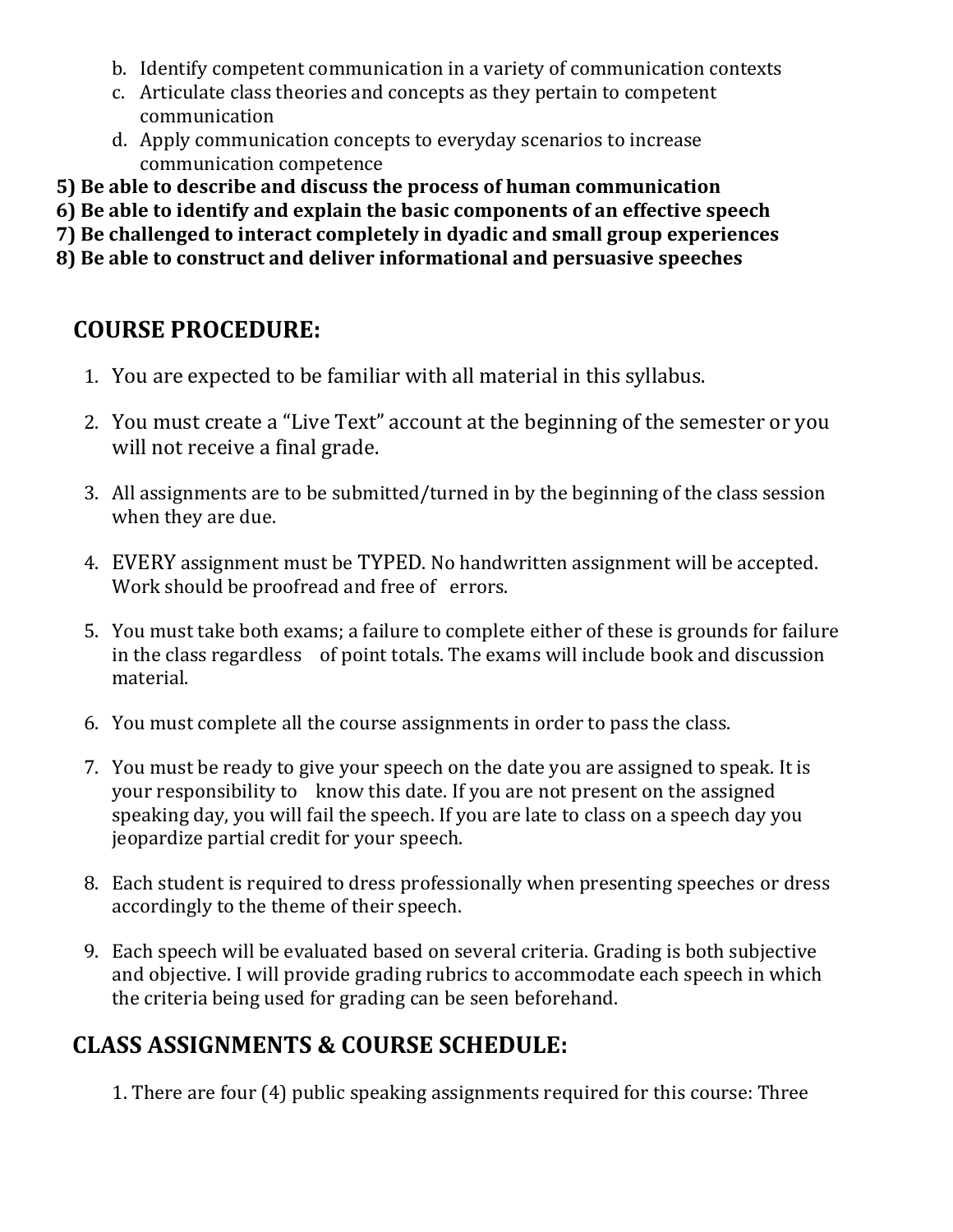are individual and one may be a group speech (2-3 people in each group; this is dependent upon the number of people in the class).

- 2. There are three written assignments requirement for this course (3 outlines).
- 3. A midterm and final (cumulative) exam will be given.
- 4. Additional assignments will be customized by your instructor.

## **ASSIGNMENTS:**

Aforementioned, all assignments must be completed in order to receive a grade in the course. Failure to complete an assignment or exam means a failing grade! Please note that standard APA formatting is Times New Roman, 12 pt. font, without any grammatical errors or misspelled words in your assignments. All assignments are due at the time assigned and late assignments will NOT be accepted. If an assignment is late (post the start of class) I will not accept said assignment. Please be proactive rather than reactive and ensure you are appropriating enough time for a seamless and painless submission.

# **EXPLANATION OF CLASS ASSIGNMENTS:**

### *Speech of Introduction and Outline:*

For this assignment, you will be introducing yourself to your classmates! Use this public speaking opportunity to explain the idiosyncrasies that make you, you! The assignment is as follows: Choose two (2) objects: one object that most accurately represents your past and one object that best represents your future. I highly encourage you bring in two tangible items (or a representation of them) to class for your speech as a presentation aid.

## *Informative Speech and Outline (Partner Assignment):*

The ability to communicate and interact with different cultures is extremely important in this day and age due to the internet, the cultural make-up of America, and our close proximity to another country. For this assignment, you will pick a culture (or co-culture) that is unique and different from your own culture. Please pick a country or culture that you are interested in traveling to or learning more about so that you can present this information to your classmates. This assignment asks you to explore a new culture in more depth in the format of a partner, informative speech. Incorporating concepts from the textbook and Large Lecture about Intercultural Communication, you and your partner will inform the class about a mutually agreed upon topic regarding another culture (or coculture). Outline with APA-style References page d*ue on date listed on daily schedule*. Presentation aids are required.

### *Persuasive Speech and Outline:*

Informing audiences about new ideas and concepts is all well and good, but for ages, public speaking has been used for another purpose: persuading audiences to take action. From politicians to teachers to leaders of social movements, persuasion is used to educate and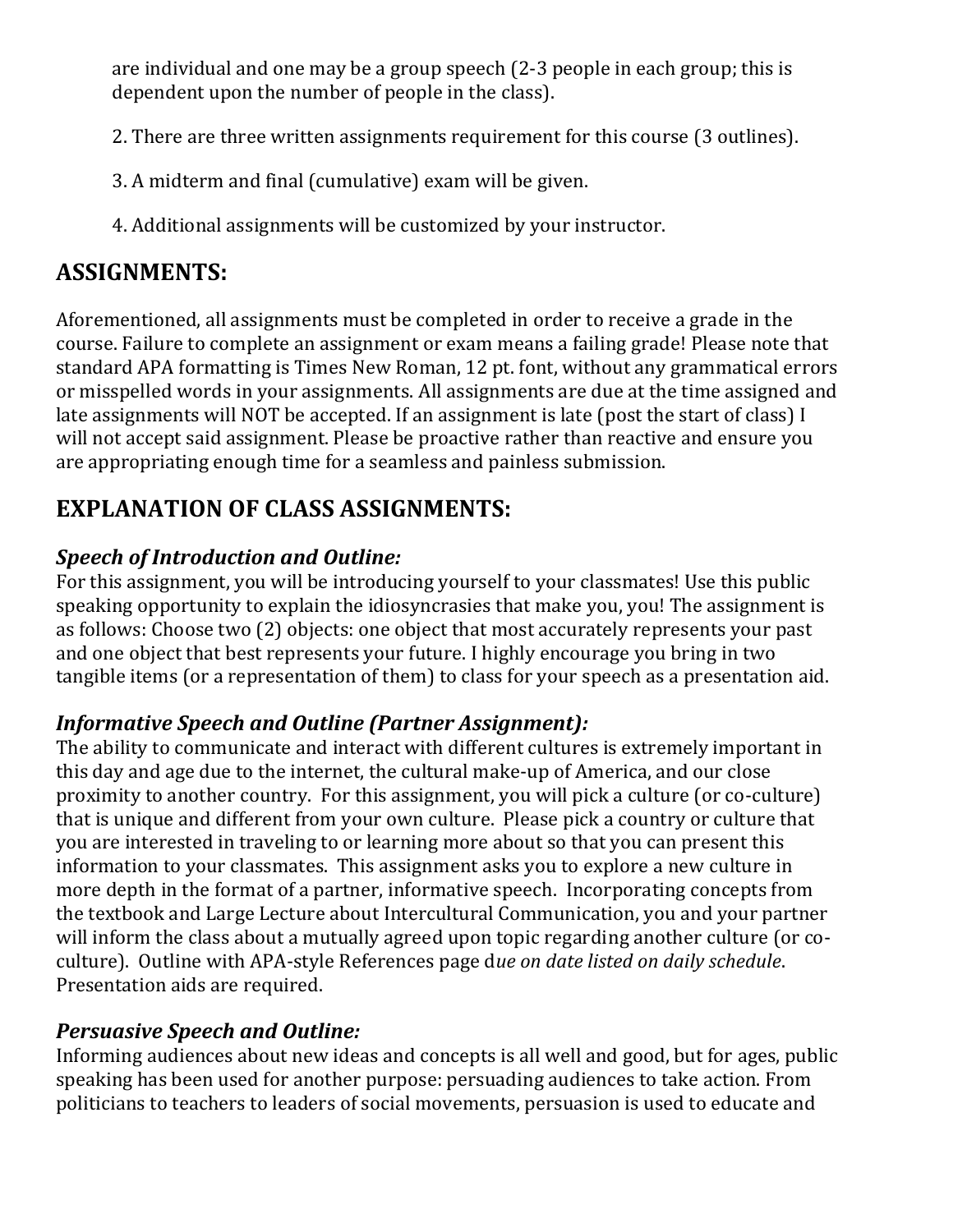motivate. The importance of becoming engaged in issues that affect us and the community in which we live is increasing as our communities become more diverse and fractured. The goal of this speech is to choose a current events topic and deliver a persuasive presentation to your class. This is a persuasive speech where you will argue in favor or against your topic. You will attempt to challenge our class to change or maintain a specific way of thinking or acting. This is an individual speech. The topic for this speech will likely address a controversy of a political, social, economic, or cultural nature or perhaps something that you are so undoubtedly passionate about that you are able to persuade the class (and me, the teacher!) with ethos, pathos, and logos. This speech will include researched sources that support your arguments. Outline with APA-style References page d*ue on date listed on daily schedule*. Presentation aids are recommended, but not necessary.

#### *Special Occasion Speech:*

At some point in our lives, we may be asked to speak at an event or gathering. A special occasion speech is likely a life-happening that you will encounter in the coming years. Common special occasions may include weddings, remembrances of life, a toast to an award, a bridesmaid or best man speech. For this speech, you will choose the occasion and deliver a speech appropriate to the situation. No outline is required for this speech.

#### *Class Activities:*

There will be various class activities that you will be asked to participate in. Assignments such as icebreakers, impromptu speaking, and improve-type activities will be integrated throughout the semester. Please be ready to actively participate to receive full points.

#### *Mid-Term and Final Exams:*

The mid-term and final will cover all material in the text and includes any material that I have lectured on or handed out in class. You are responsible for material in the book even if I have not lectured on it. Keeping up with the readings will be key to preparing for the mid-term and final. Save all handouts, as they may be useful for reviewing before exams. The format for the exams will include multiple choice, matching, true/false, and essay. The final will be a comprehensive assessment of your knowledge.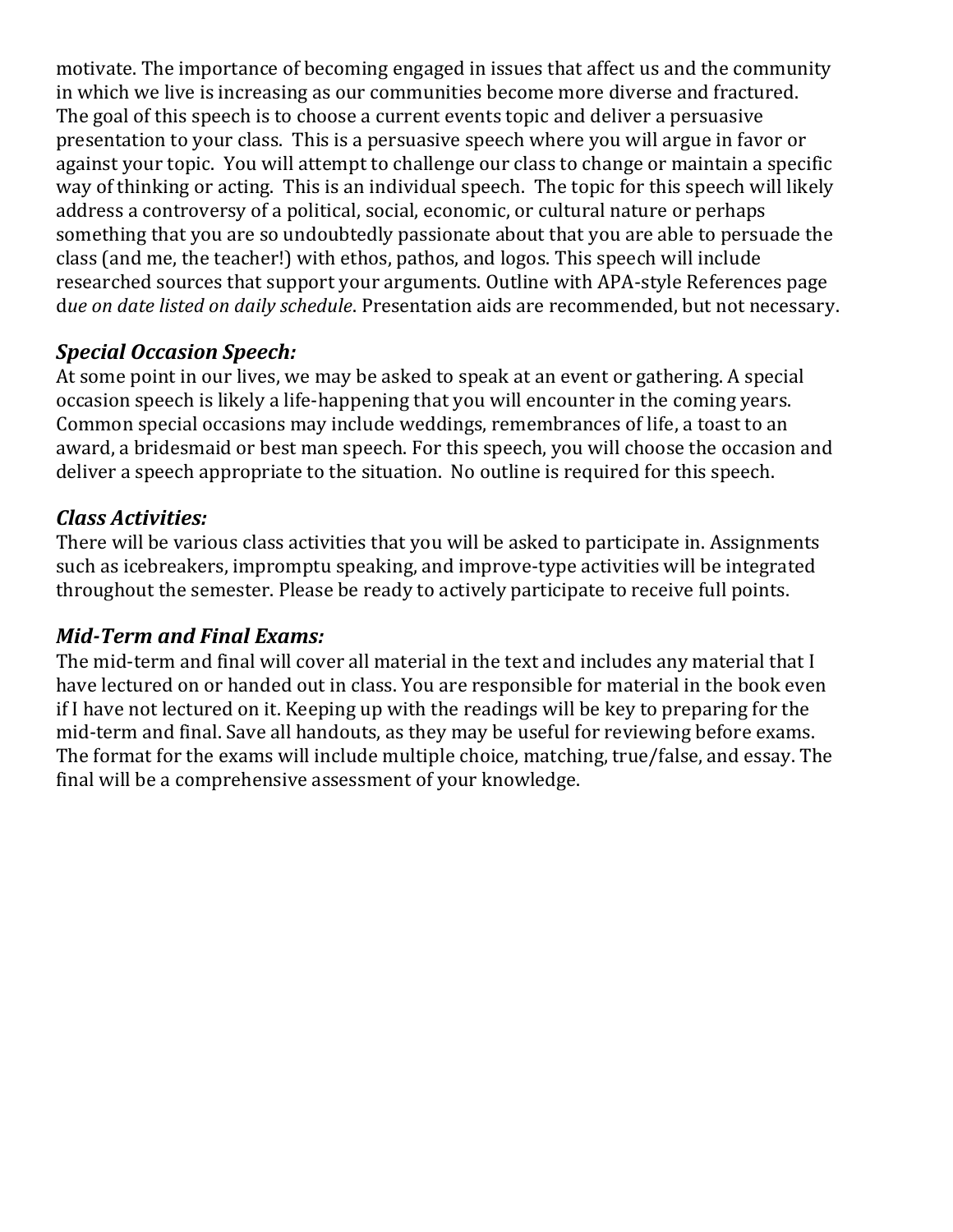| Date:           | <b>Classroom Discussion:</b>                                                                                                | Reading(s):          |
|-----------------|-----------------------------------------------------------------------------------------------------------------------------|----------------------|
| September 6th:  | The Human Communication Process (Theory)                                                                                    | Ch.1                 |
| September 13th: | Public Speaking: Planning the Message<br>Public Speaking: Developing the Message                                            | Ch. 11 & Ch. 12      |
| September 20th: | Master the Art of Storytelling<br>Activity #1 Due (Power in Pathos)<br>Speech of Introduction Outline Due before Sept. 23rd | TLT Part 1 (p. 1-75) |
| September 27th: | Perform the Speech of Introduction                                                                                          |                      |
| October 4th:    | Foundations of Verbal Language/Nonverbal<br>Communication                                                                   | Ch. 2 & Ch. 3        |
| October 11th:   | The Concepts of Groups<br><b>Mid-Term Exam</b>                                                                              | Ch.9                 |
| October 18th:   | Public Speaking: The Informative Speech                                                                                     | Ch. 14               |
| October 25th:   | Novel: "Teach Me Something New"<br>Activity #2 Due (Twitter friendly headline)<br>Informative Outline Due before Oct. 21st  | TLT (p. 109-159)     |
| November 1st:   | Perform the Informative Speech                                                                                              |                      |
| November 8th:   | Memorable: Stay in Your Lane                                                                                                | TLT (p. 181-249)     |
| November 15th:  | Public Speaking: The Persuasive Speech<br>Persuasive Outline Due before Nov. 18th                                           | Ch. 15               |
| November 22nd:  | Perform the Persuasive Speech                                                                                               |                      |
| November 29th:  | Perform the Special Occasion Speech                                                                                         |                      |
| December 6th:   | <b>Final Exam</b>                                                                                                           |                      |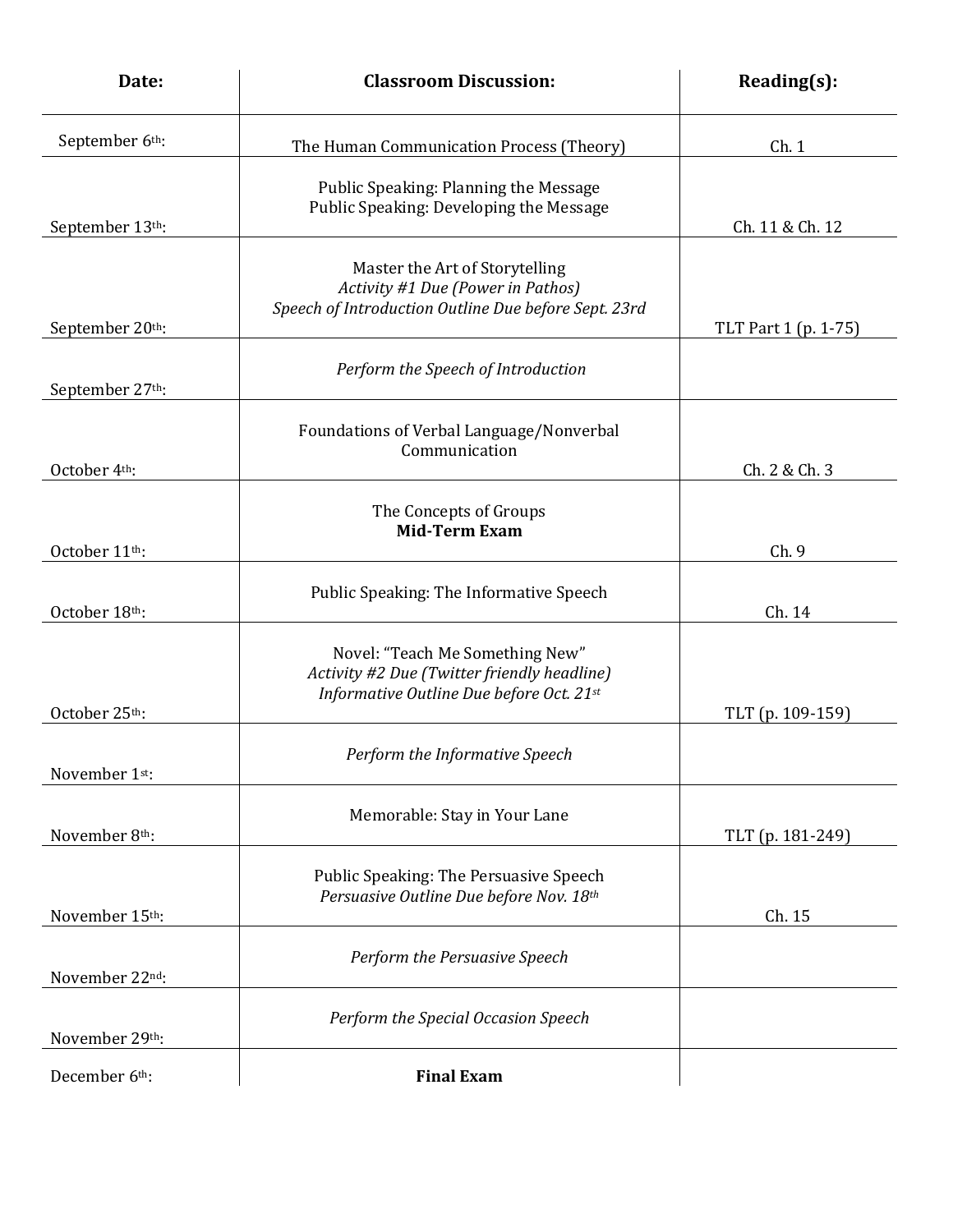| <b>ASSIGNMENT</b>                     | POINTS POSSIBLE | YOUR SCORE |
|---------------------------------------|-----------------|------------|
| <b>Speech of Introduction</b>         | 50              |            |
| <b>Speech of Introduction Outline</b> | 25              |            |
| <b>Informative Speech</b>             | 50              |            |
| <b>Informative Speech Outline</b>     | 25              |            |
| <b>Persuasive Speech</b>              | 50              |            |
| <b>Persuasive Speech Outline</b>      | 25              |            |
| <b>Special Occasion Speech</b>        | 50              |            |
| <b>Activity #1</b>                    | 50              |            |
| <b>Activity #2</b>                    | 15              |            |
| <b>Activity #3</b>                    | 15              |            |
| Activity #4                           | 15              |            |
| <b>Activity #5</b>                    | 15              |            |
| Activity #6                           | 15              |            |
| <b>Mid Term</b>                       | 100             |            |
| <b>Final Exam</b>                     | 150             |            |

 **Total: 650**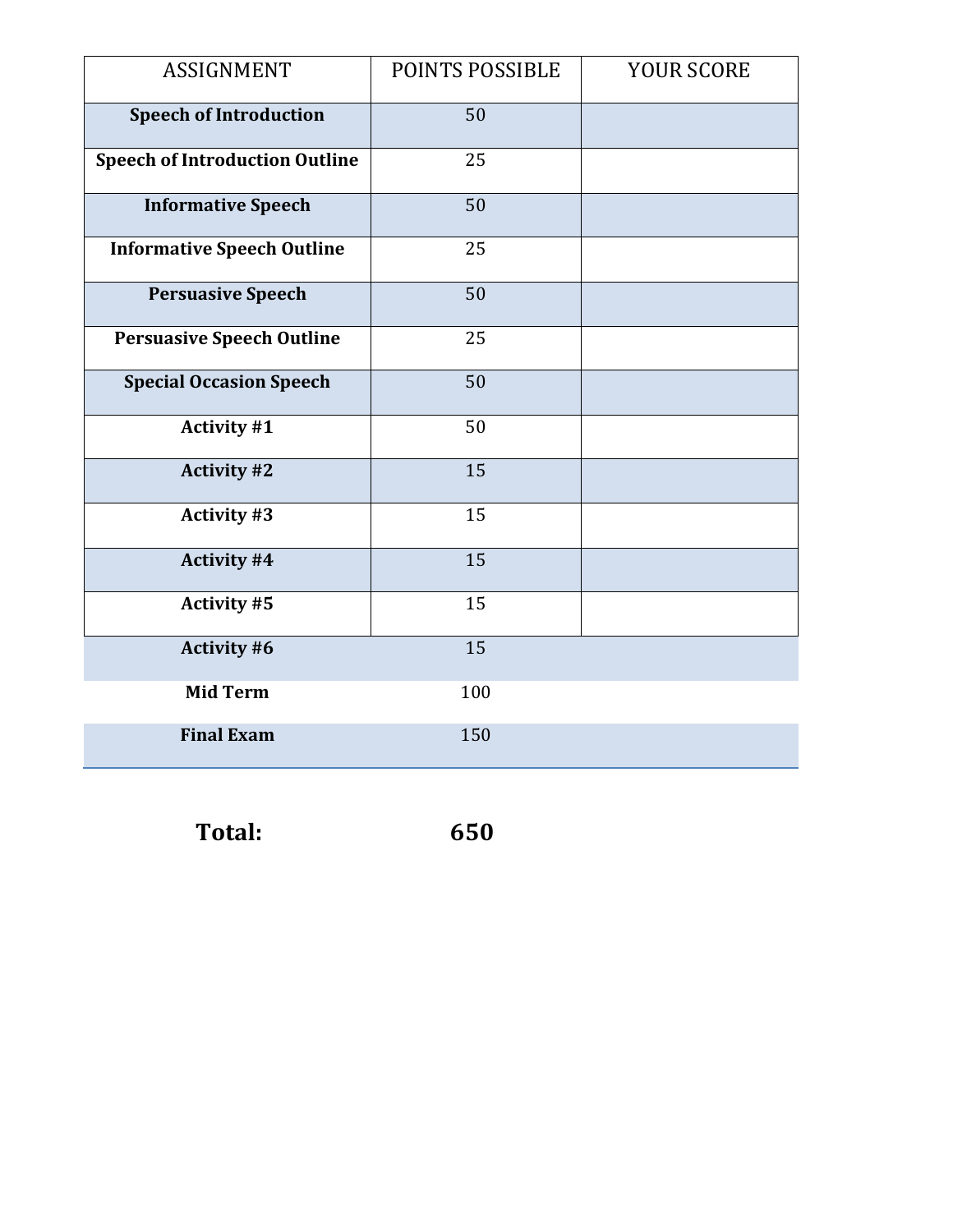### **ASSESSMENT AND GRADING SCALE:**

"A": Work that is highly exception and goes above and beyond all minimal requirements

"B": Work that is above average and goes slightly above minimal requirements

"C": Work that meets basic standards and requirements also known as "mediocre at best"

"D": Work below average that lacks minimal requirements

"F": Work that clearly does not meet minimal standards, or is not complete

| <b>GRADE</b> | $\frac{0}{0}$ | <b>POINTS</b> |
|--------------|---------------|---------------|
| A            | 93-100        | 440-475       |
| $A -$        | 90-92         | 426-439       |
| $B+$         | 87-89         | 411-425       |
| B            | 83-86         | 392-410       |
| $B -$        | 80-82         | 378-391       |
| $C+$         | 77-79         | 364-377       |
| $\mathbf C$  | 73-76         | 345-363       |
| $C -$        | 70-72         | 331-344       |
| $D+$         | 67-69         | 316-330       |
| D            | 63-66         | 297-315       |
| D-           | 60-62         | 283-296       |
| F            | $0 - 59$      | $0 - 282$     |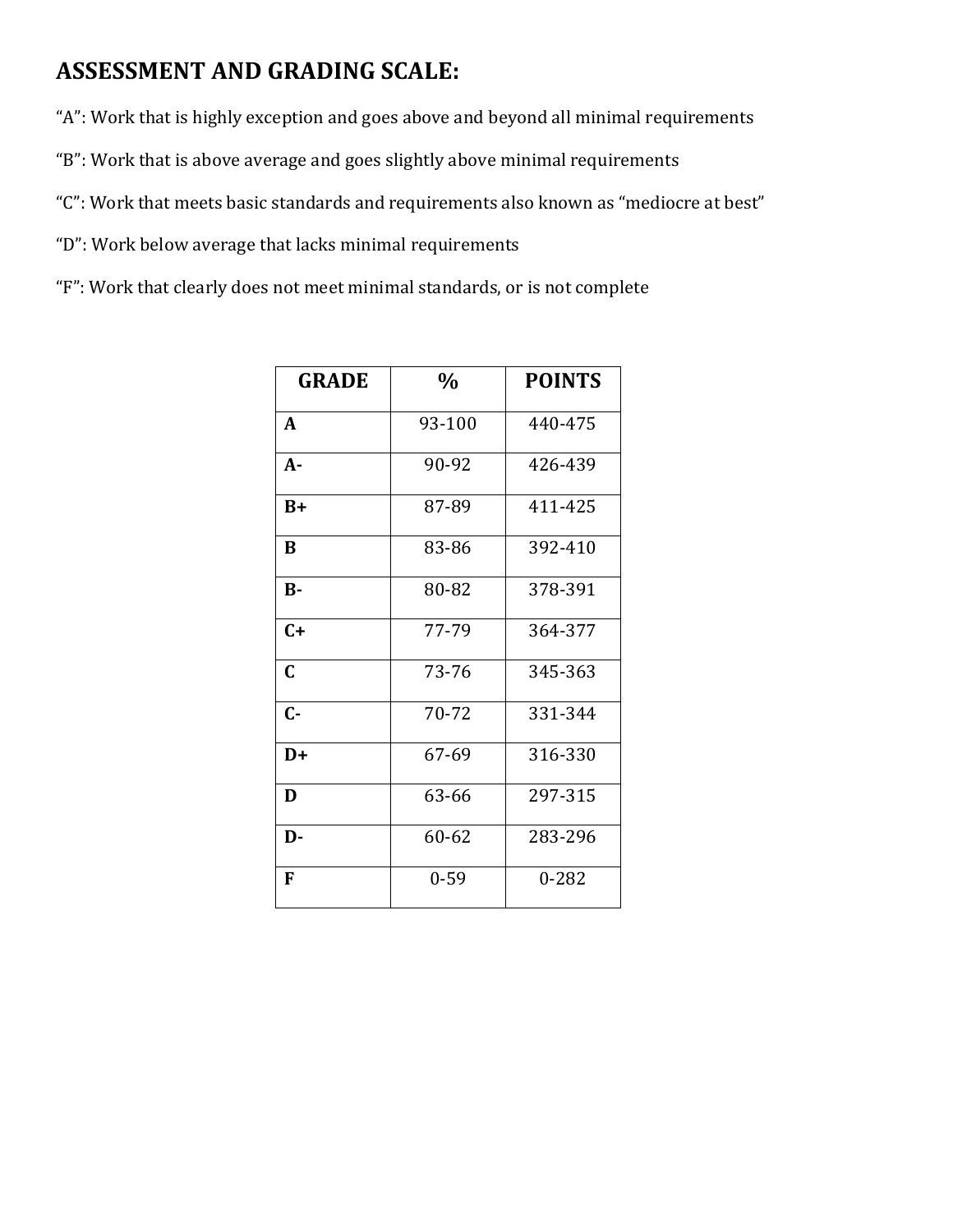## **STUDENT RESPONSIBILITY: WHAT IS EXPECTED OF ME IN THIS CLASS?**

Students agreeing to the terms for this class as set out in this syllabus are expected to do the following (*not dropping the class constitutes an agreement to the terms, including the grading policy)*:

- **1. Be on time to class**
- 2. Be respectful and let others talk without interruption, including instructors
- **3. Read the assigned chapters/materials and engage in class discussions**
- 4. Treat others' viewpoints and experiences with respect
- **5. Make connections between the material and your own lives and experiences**
- 6. Complete assignments on time and follow directions
- **7. Communicate with the instructor in advance about potential attendance conflicts**
- 8. APA is the required citation format for all outlines and assignments
- **9. Do not use cell phones at any time during class**
	- **a. "Multitasking, when it comes to paying attention, is a myth, according to John Medina, a molecular biologist at the University of Washington School of Medicine. Medina acknowledges that the brain does multitask at some level – you can talk and talk at the same time. But when it comes to the brain's capacity to** *pay attention* **to a lecture, conversation, or presentation, it is simply incapable of paying equal attention to multiple items. To put it bluntly, research shows that we** *can't multitask***. We are biologically incapable of processing attention-rich inputs simultaneously"**
- 10.Deliver all 4 speeches to earn credit for this class

It is the student's responsibility to maintain his/her class schedule. Should the need arise to drop this course (personal emergencies, poor performance, etc.), the student has the responsibility to follow through (provided the drop date meets the stated calendar deadline established by the university), not the instructor. Simply ceasing to attend this course or failing to follow through to arrange for a change of registration (drop/add) may easily result in a grade of F on the official transcript.

# **ATTENDANCE AND PARTICIPATION:**

Regular and punctual attendance at all classes is considered essential to optimum academic achievement. You are expected to attend each class session. It is recognized that many of you have outside commitments to the university; these are considered excused, but must be cleared with the instructor PRIOR to the absence and written documentation presented, including sports. If you are absent from more than 10 percent of class meetings, I have the option of filing a written report which may result in de-enrollment. If the absences exceed 20 percent, you may be de-enrolled without notice. If the date of deenrollment is past the last date to withdraw from a class, you will be assigned a grade of W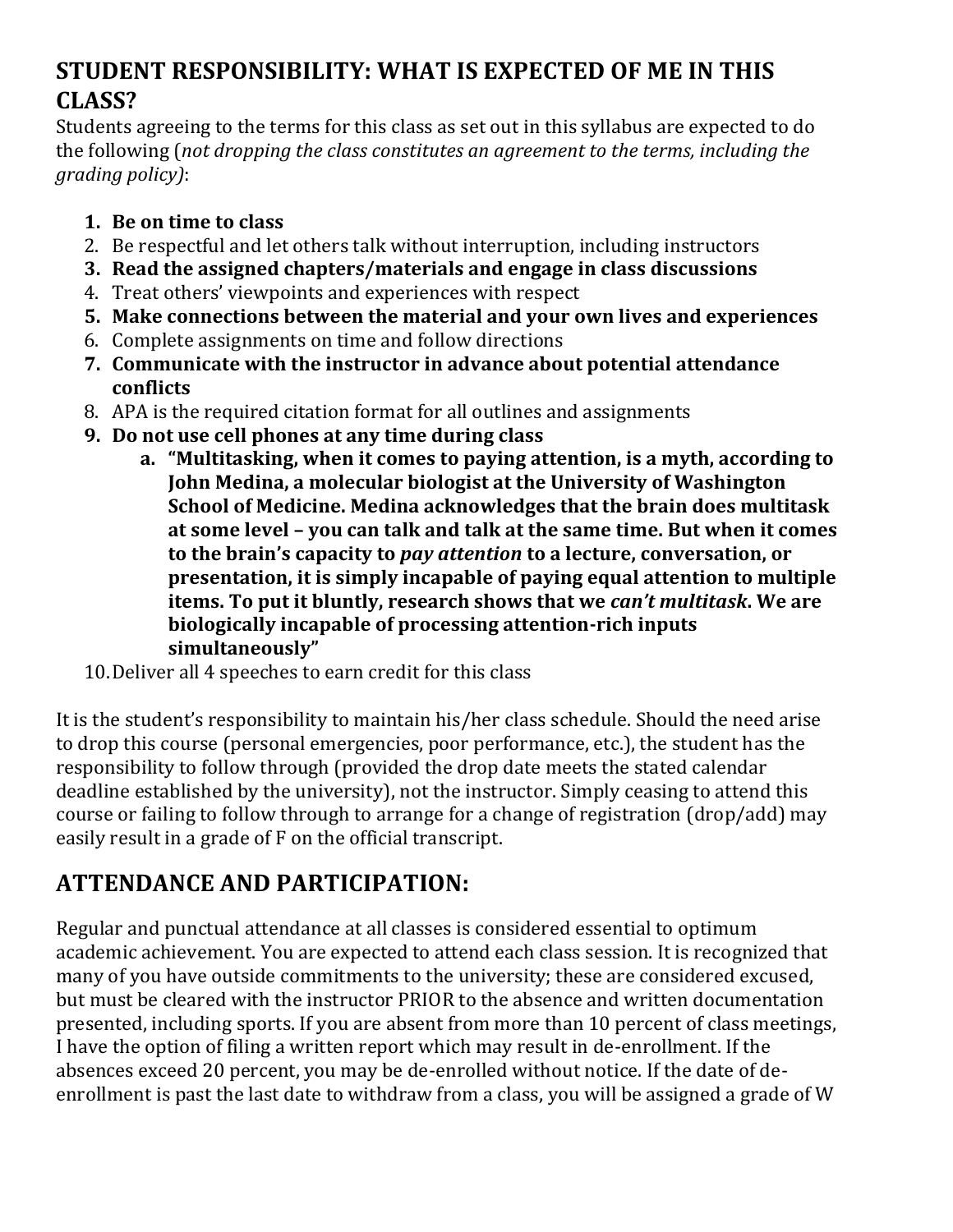or WF consistent with university policy in the grading section of the catalog. See Academic Policies in the undergrad student catalog.

## **MAKE UPS AND EXTRA CREDIT:**

All assignments are due on the date specified in the syllabus. Please be responsible and figure out how you will get the assignment done and turned into me. In the event of an emergency, please contact me at your earliest convenience. I may, or may not, offer extra credit throughout the semester.

## **FINAL EXAMINATION POLICY:**

Successful completion of this class requires taking the final examination **on its scheduled day**. The final examination schedule is posted on the Class Schedules site.

### **USE OF TECHNOLOGY:**

Point Loma Nazarene University encourages the use of technology for learning, communication, and collaboration. However, cell phones must be turned off before class begins. Laptops, tablets and all other electronic devices cannot be used during lecture/discussion without permission by the instructor.

## **ACADEMIC DISHONESTY:**

Students should demonstrate academic honesty by doing original work and by giving appropriate credit to the ideas of others. As stated in the university catalog, "Academic dishonesty is the act of presenting information, ideas, and/or concepts as one's own when in reality they are the results of another person's creativity and effort. Such acts include plagiarism, copying of class assignments, and copying or other fraudulent behavior on examinations. A faculty member who believes a situation involving academic dishonesty has been detected may assign a failing grade for a) that particular assignment or examination, and/or b) the course." See Academic Policies" in the undergrad student catalog.

## **ACADEMIC ACCOMMODATIONS:**

While all students are expected to meet the minimum academic standards for completion of this course as established by the instructor, students with disabilities may require academic accommodations. At Point Loma Nazarene University, students requesting academic accommodations must file documentation with the Disability Resource Center (DRC), located in the Bond Academic Center. Once the student files documentation, the Disability Resource Center will contact the student's instructors and provide written recommendations for reasonable and appropriate accommodations to meet the individual learning needs of the student. This policy assists the University in its commitment to full compliance with Section 504 of the Rehabilitation Act of 1973, the Americans with Disabilities (ADA) Act of 1990, and ADA Amendments Act of 2008, all of which prohibit